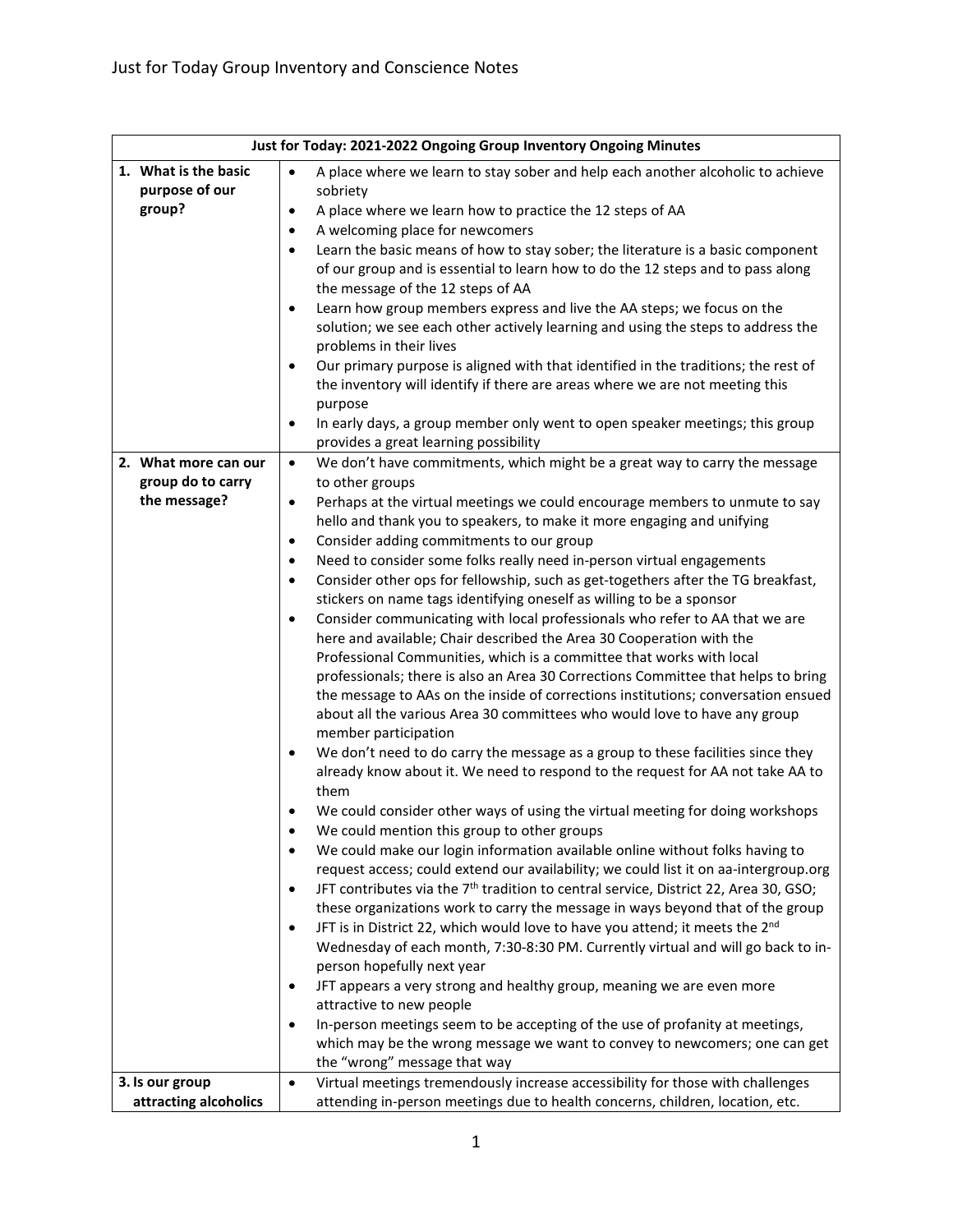| Just for Today: 2021-2022 Ongoing Group Inventory Ongoing Minutes |                                                                                                                                              |  |
|-------------------------------------------------------------------|----------------------------------------------------------------------------------------------------------------------------------------------|--|
| from different                                                    | We have a ramp at the hall, which helps tremendously for access for those with a<br>$\bullet$                                                |  |
| backgrounds? Are                                                  | cane or wheelchair; however, a group member who attended on crutches, it was                                                                 |  |
| we seeing a good                                                  | noted that the doors are really difficult to negotiate without help                                                                          |  |
| cross-section of our                                              | We are a tenant of this facility so we cannot get them to change; while it is not<br>$\bullet$                                               |  |
| community,                                                        | perfect here, it is a great location; we should all put salt out regularly                                                                   |  |
| including those with                                              | Let's keep it simple; the conversation feels complicated; I just want to keep it<br>$\bullet$                                                |  |
| accessibility issues?                                             | simple and act with kindness and support to one another                                                                                      |  |
|                                                                   | We need to keep up the salt on the parking lot and ramp for safety in winter<br>$\bullet$                                                    |  |
|                                                                   | Our demographic is very homogenous; is that due to our community or are we<br>$\bullet$                                                      |  |
|                                                                   | not attractive to people who are different to those similar to us; is there a way                                                            |  |
|                                                                   | we can be more attractive to a more diverse populous                                                                                         |  |
|                                                                   | Our demographics may be reflective of our physical community<br>$\bullet$                                                                    |  |
|                                                                   | The Area 30 Accessibilities Committee is a group of people who help to<br>$\bullet$                                                          |  |
|                                                                   | overcome barriers to attending and participating in AA meetings                                                                              |  |
|                                                                   | Prior to the pandemic, couldn't get a seat in the room; perhaps will return to that<br>$\bullet$                                             |  |
|                                                                   | post-pandemic                                                                                                                                |  |
|                                                                   | JFT may seem homogenous but, for me, I learn so much from everyone; but not<br>$\bullet$                                                     |  |
|                                                                   | sure we really attract to a real cross-section of the community                                                                              |  |
|                                                                   | One member noticed that when a newcomer of color attends, they don't seem<br>$\bullet$                                                       |  |
|                                                                   | to come back. We may not be doing anything wrong, but are we welcoming?                                                                      |  |
| 4. Do new members                                                 | Need to balance attraction with promotion<br>$\bullet$                                                                                       |  |
| stick with us, or does                                            | It seems like new members do stay and turnover does not seem excessive<br>$\bullet$                                                          |  |
| the turnover seem                                                 | The virtual platform has allowed us to expand our attraction to others<br>$\bullet$                                                          |  |
| excessive? If so,                                                 | Each meeting seems to have different flavors, which works to attract different<br>$\bullet$                                                  |  |
| why? What can we                                                  | folks; however, it does seem like there are some issues at some meetings that                                                                |  |
| as a group do to<br>retain members?                               | are unappealing                                                                                                                              |  |
|                                                                   | Sponsorship helps to retain members<br>$\bullet$                                                                                             |  |
|                                                                   | Just a reminder that we can speak up at this inventory if there are difficult<br>$\bullet$                                                   |  |
|                                                                   | topics-we can safely discuss controversial issues here today<br>Just a reminder that AA has literature available on group safety; perhaps we |  |
|                                                                   | $\bullet$<br>need to relook at that                                                                                                          |  |
|                                                                   | What can we do anyway? We cannot regulate others' behavior.<br>$\bullet$                                                                     |  |
|                                                                   | Love and tolerance of others is our code; we need to let people find their own                                                               |  |
|                                                                   | way                                                                                                                                          |  |
|                                                                   | Should we re-examine the job of the greeter at the in-person meetings?                                                                       |  |
|                                                                   | I recently returned to the 7am in-person meeting and I felt unsafe and stopped<br>$\bullet$                                                  |  |
|                                                                   | attending. Feel very sad about that. Has heard that my experience is not unique.                                                             |  |
|                                                                   | The evolution of recovery includes learning how to speak up and take care of<br>$\bullet$                                                    |  |
|                                                                   | oneself; sometimes we need to learn how to speak up and take care of ourselves                                                               |  |
|                                                                   | While I historically had taken the "hands off" mind one's own business approach,<br>$\bullet$                                                |  |
|                                                                   | I have seen a group due to safety issues. AA has recently updated its Safety                                                                 |  |
|                                                                   | Information and we should consider ways to ensure the group is aware of this                                                                 |  |
|                                                                   | information and possibly distribute to the Steering Committees. AA takes safety                                                              |  |
|                                                                   | seriously and we should be aware of if there is new information.                                                                             |  |
|                                                                   | The JFT Group Service Representative (GSR) mentioned that she will send the<br>$\bullet$                                                     |  |
|                                                                   | new Safety Information to the Secretary; we could consider ways to implement                                                                 |  |
|                                                                   | that into the meetings or to the Steering Committees                                                                                         |  |
|                                                                   | Chair called for those who have not spoken yet to consider speaking.<br>٠                                                                    |  |
|                                                                   | One meeting attendee introduced himself that he doesn't necessarily consider<br>٠                                                            |  |
|                                                                   | himself a group member since he just attends the meeting                                                                                     |  |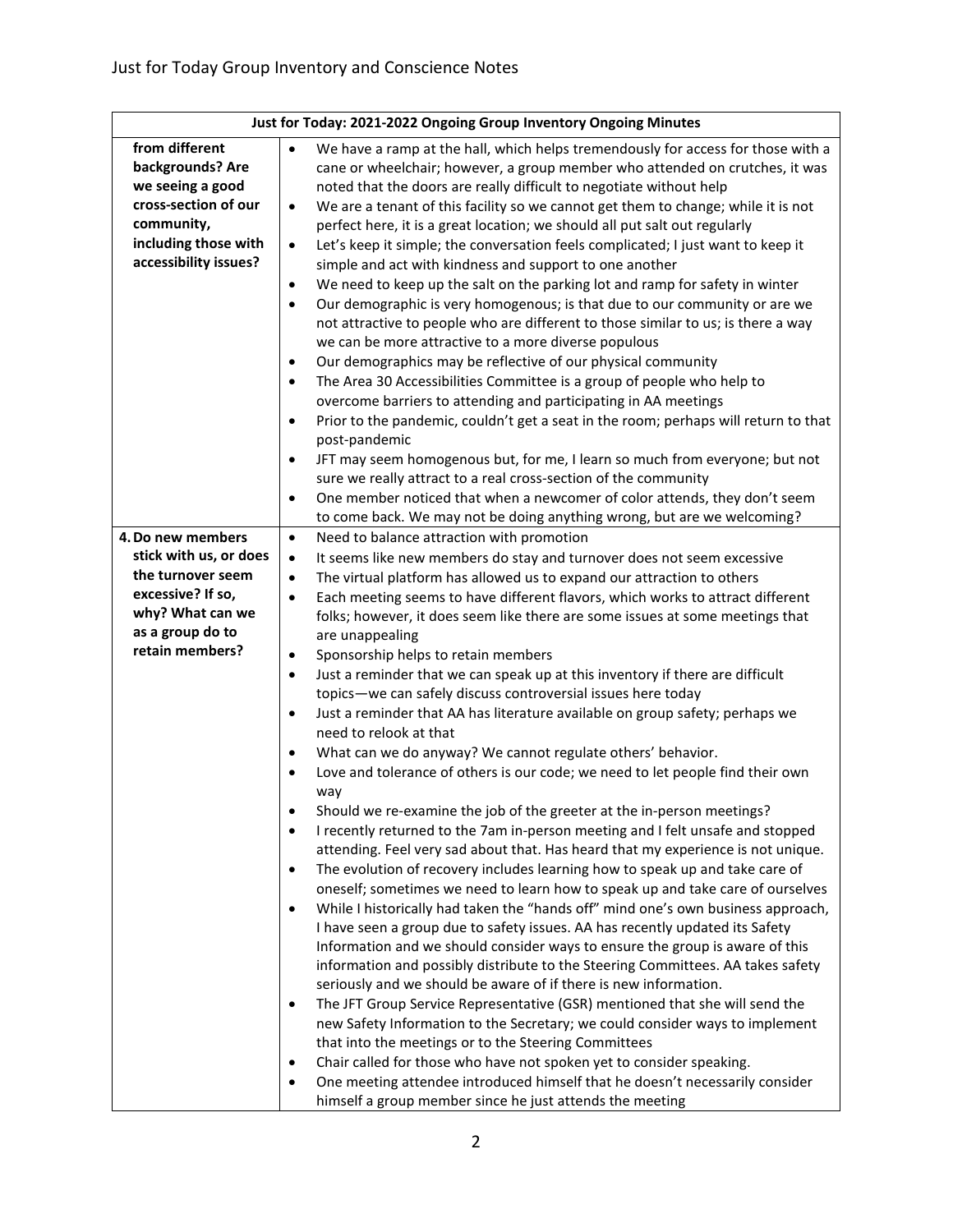| Just for Today: 2021-2022 Ongoing Group Inventory Ongoing Minutes |                                                                                                                                                                        |  |
|-------------------------------------------------------------------|------------------------------------------------------------------------------------------------------------------------------------------------------------------------|--|
|                                                                   | One member introduced oneself as new to AA so not speaking but happy to<br>$\bullet$                                                                                   |  |
|                                                                   | participate                                                                                                                                                            |  |
|                                                                   | A group member noted that it's hard to have an opinion on safety issues if one<br>$\bullet$                                                                            |  |
|                                                                   | was not at a specific meeting where the issue occurred; while we do want to                                                                                            |  |
|                                                                   | ensure folks feel safe                                                                                                                                                 |  |
|                                                                   | There was a regular meeting attendee that was a real problem; a group member<br>$\bullet$                                                                              |  |
|                                                                   | called Central Service, who said if you kick out someone, we can take you out of                                                                                       |  |
|                                                                   | the meeting list                                                                                                                                                       |  |
|                                                                   | Meeting cultures are very different, and cultures evolve, especially over the<br>$\bullet$                                                                             |  |
|                                                                   | pandemic                                                                                                                                                               |  |
|                                                                   | Safety is perceived differently among all of us<br>٠                                                                                                                   |  |
|                                                                   | Note was sent via Chat that in-person group members are not always wearing<br>$\bullet$                                                                                |  |
|                                                                   | masks per the City of Arlington mandate, so this person feels unsafe to attend the                                                                                     |  |
|                                                                   | in-person meetings                                                                                                                                                     |  |
|                                                                   | Chair reiterated the new AA safety literature and gave a brief overview, to<br>$\bullet$                                                                               |  |
|                                                                   | encourage each of us to consider it. AA.org → What's New → Safety.                                                                                                     |  |
| 5. Do we emphasize                                                | At the 6am virtual meeting, there is a show of hands for sponsorship both at the<br>$\bullet$                                                                          |  |
| the importance of                                                 | beginning and end of the meeting, and at the midpoint of the meeting a show of                                                                                         |  |
| sponsorship? How<br>effectively? How                              | hands for anyone 'up against a drink'                                                                                                                                  |  |
| can we do it better?                                              | At the 7am virtual meeting, there is a show of hands at the beginning of the<br>$\bullet$<br>meeting but a suggestion made that the show of hands is done again at the |  |
|                                                                   | midpoint of the meeting                                                                                                                                                |  |
|                                                                   | Suggestions:<br>$\bullet$                                                                                                                                              |  |
|                                                                   | re-visit adding a newcomer liaison<br>$\circ$                                                                                                                          |  |
|                                                                   | ask anyone seeking a sponsor to raise their hand<br>$\circ$                                                                                                            |  |
|                                                                   | add a statement that says something like 'our group supports<br>$\circ$                                                                                                |  |
|                                                                   | sponsorship for newcomers' and a definition of what sponsorship                                                                                                        |  |
|                                                                   | means                                                                                                                                                                  |  |
|                                                                   | add a one-way chat for a newcomer greeter / cohost<br>$\circ$                                                                                                          |  |
|                                                                   | add something to the website around sponsorship<br>$\circ$                                                                                                             |  |
|                                                                   | time/place/topic specific to newcomers (a step meeting referenced that<br>$\circ$                                                                                      |  |
|                                                                   | goes back to step one whenever a newcomer joins)                                                                                                                       |  |
|                                                                   | Establish a new beginner's meeting<br>$\circ$                                                                                                                          |  |
| 6. Are we careful to                                              | Discussion of the statement 'what you hear here, let it stay here' means -<br>$\bullet$                                                                                |  |
| preserve the                                                      | personal details / stories versus general comments and spiritual intention of the                                                                                      |  |
| anonymity of our                                                  | word anonymity                                                                                                                                                         |  |
| group members and<br>other A.A.s outside                          | Anonymity as it relates to virtual meetings and who/what is shown on a screen,<br>$\bullet$                                                                            |  |
| the meeting rooms?                                                | comments related to the impact it has when people outside of the program are                                                                                           |  |
| Do we also leave                                                  | on the screen<br>There was a question from a member (Janice) if she could invite her<br>$\circ$                                                                        |  |
| what they share at                                                | family to a virtual anniversary meeting                                                                                                                                |  |
| meetings behind?                                                  | Chair mentioned that there are a couple of paragraphs in the A.A. Group<br>$\bullet$                                                                                   |  |
|                                                                   | pamphlet about the difference between open and closed meetings                                                                                                         |  |
| 7. Does our group                                                 | JFT Secretary asked if we can reframe this question to encompass all the service<br>$\bullet$                                                                          |  |
| emphasize to all                                                  | that takes place for all of our meetings, virtual and in person; Chair indicated that                                                                                  |  |
| members the value                                                 | yes, people should interpret the question in a way that makes sense to them                                                                                            |  |
| of keeping up with                                                | Chair mentioned another group's inventory (linked here) and said that they<br>$\bullet$                                                                                |  |
| the kitchen, set-up,                                              | looked at the question as 'since going virtual, how has the group's chores                                                                                             |  |
| clean-up and other                                                | changed?'                                                                                                                                                              |  |
| housekeeping chores                                               |                                                                                                                                                                        |  |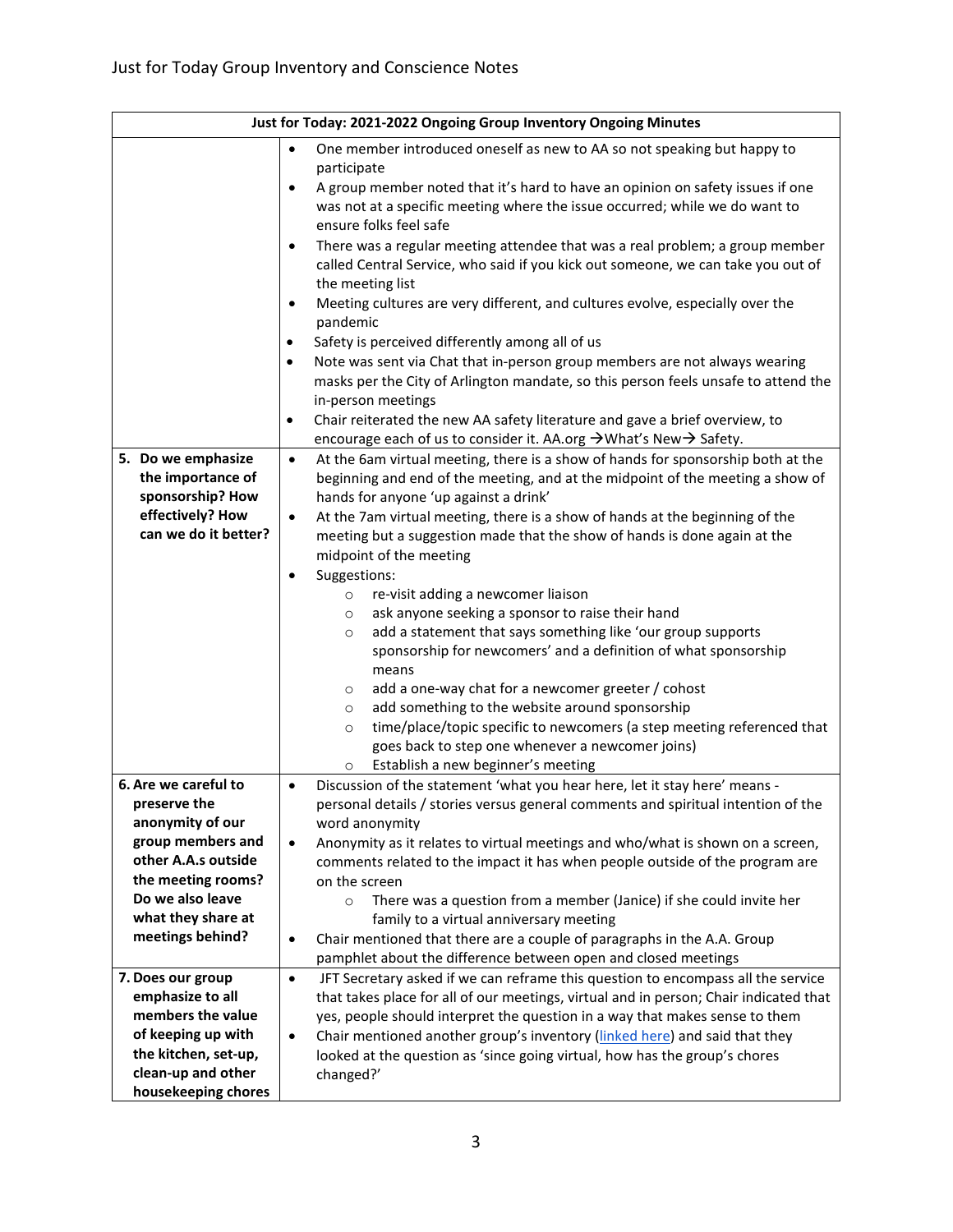| Just for Today: 2021-2022 Ongoing Group Inventory Ongoing Minutes |           |                                                                                                                                                      |
|-------------------------------------------------------------------|-----------|------------------------------------------------------------------------------------------------------------------------------------------------------|
| that are essential for                                            | $\bullet$ | Do we emphasize that there is a real need for VMHs? Am I engaged in the                                                                              |
| our Twelfth Step                                                  |           | meetings in the virtual setting, is my camera on, am I present?                                                                                      |
| efforts?                                                          | $\bullet$ | Suggestions                                                                                                                                          |
|                                                                   |           | Remind people of how to sign up to chair the onsite meetings (not<br>$\circ$                                                                         |
|                                                                   |           | everyone knows there is a book up front)                                                                                                             |
|                                                                   |           | Come back to this question again next month as we're up against time<br>$\circ$                                                                      |
| 8. Are all members                                                | $\bullet$ | Emphatic "yes"-newer group member definitely feels the virtual meetings offer                                                                        |
| given the                                                         |           | the opportunity for all to share and participate                                                                                                     |
| opportunity to speak                                              | $\bullet$ | Yes, although have felt bullied in the past and wish the chance to read this                                                                         |
| at meetings and                                                   |           | pamphlet together had occurred then.                                                                                                                 |
| participate in other                                              | $\bullet$ | While we do have some great practices, there has been some "eye rolling" and                                                                         |
| group activities?                                                 |           | pushiness to speed people up when they share too long; not sure we are really as                                                                     |
|                                                                   |           | inclusive to ALL as we may think we are                                                                                                              |
|                                                                   | $\bullet$ | At the 6am in person meeting, we seem to have improved including those in the                                                                        |
|                                                                   |           | "back of the room" by not assuming they do or do not want to share, but going                                                                        |
|                                                                   |           | to the back of the room most days to try and include them                                                                                            |
|                                                                   | $\bullet$ | The in-person meeting offered a great chance for all to share since we went                                                                          |
|                                                                   |           | around the room; harder to apply online but different chairs have been trying to<br>implement ways of sharing                                        |
|                                                                   | $\bullet$ | The 6am virtual meeting does seem to have the same people sharing all the time                                                                       |
|                                                                   |           | but it seems to be working                                                                                                                           |
|                                                                   | $\bullet$ | When I attended the in-person meeting, I made myself sit in the circle to make                                                                       |
|                                                                   |           | myself share                                                                                                                                         |
|                                                                   | $\bullet$ | I feel that the newcomer is the most important person in the room; maybe we                                                                          |
|                                                                   |           | could offer the chance to speak at the beginning of the meeting                                                                                      |
|                                                                   | $\bullet$ | I came into AA during the pandemic and, had I been forced to turn on my camera                                                                       |
|                                                                   |           | and speak, I would never have stayed. I really believe we should have the chance                                                                     |
|                                                                   |           | to participate in the level in which we feel comfortable. Its ok to offer the chance                                                                 |
|                                                                   |           | to newcomers, but do not want anything to feel forced.                                                                                               |
|                                                                   | ٠         | I used to attend only in-person meetings, then missed a chunk of time once                                                                           |
|                                                                   |           | things shifted to virtual later in the pandemic, so I have had to adjust. The                                                                        |
|                                                                   |           | differences between in-person and virtual are real; "body language" is not really                                                                    |
|                                                                   |           | there, focus is entirely on the screen (less connections made), cannot feel the                                                                      |
|                                                                   |           | energy in the room in the same way virtually. Mentioned at the steering                                                                              |
|                                                                   |           | committee noted that so many people have their videos off, and hope people                                                                           |
|                                                                   |           | can be encouraged to attend as a person rather than just as a "pic" on their                                                                         |
|                                                                   |           | screen.                                                                                                                                              |
|                                                                   | $\bullet$ | There has been some controversy at the 7am in-person meeting when some of<br>the former meeting attendees have returned to the in-person meeting and |
|                                                                   |           | people wanted to change the sharing path, and some of the participants who                                                                           |
|                                                                   |           | were loudest may have drowned out those who were less loud, and it may have                                                                          |
|                                                                   |           | felt unsafe I                                                                                                                                        |
|                                                                   | $\bullet$ | Suggest we have standardized language for the Newcomer Liaison to use when                                                                           |
|                                                                   |           | reaching out to newcomers that is welcoming without feeling pushy or                                                                                 |
|                                                                   |           | controlling                                                                                                                                          |
| <b>Mindful that</b><br>9.                                         | $\bullet$ | We have not had competition for the officer roles, treasurer and secretary, in the                                                                   |
| holding office is a                                               |           | past 4+ years; these officer roles have been filled by folks who volunteer (and are                                                                  |
| role of great                                                     |           | confirmed by a vote), so not a popularity contest                                                                                                    |
| responsibility not                                                | $\bullet$ | The culture has changed so much since we shifted to virtual; the perspective,                                                                        |
| to be reviewed as                                                 |           | how we communicate, so much change and perhaps not everyone can keep up                                                                              |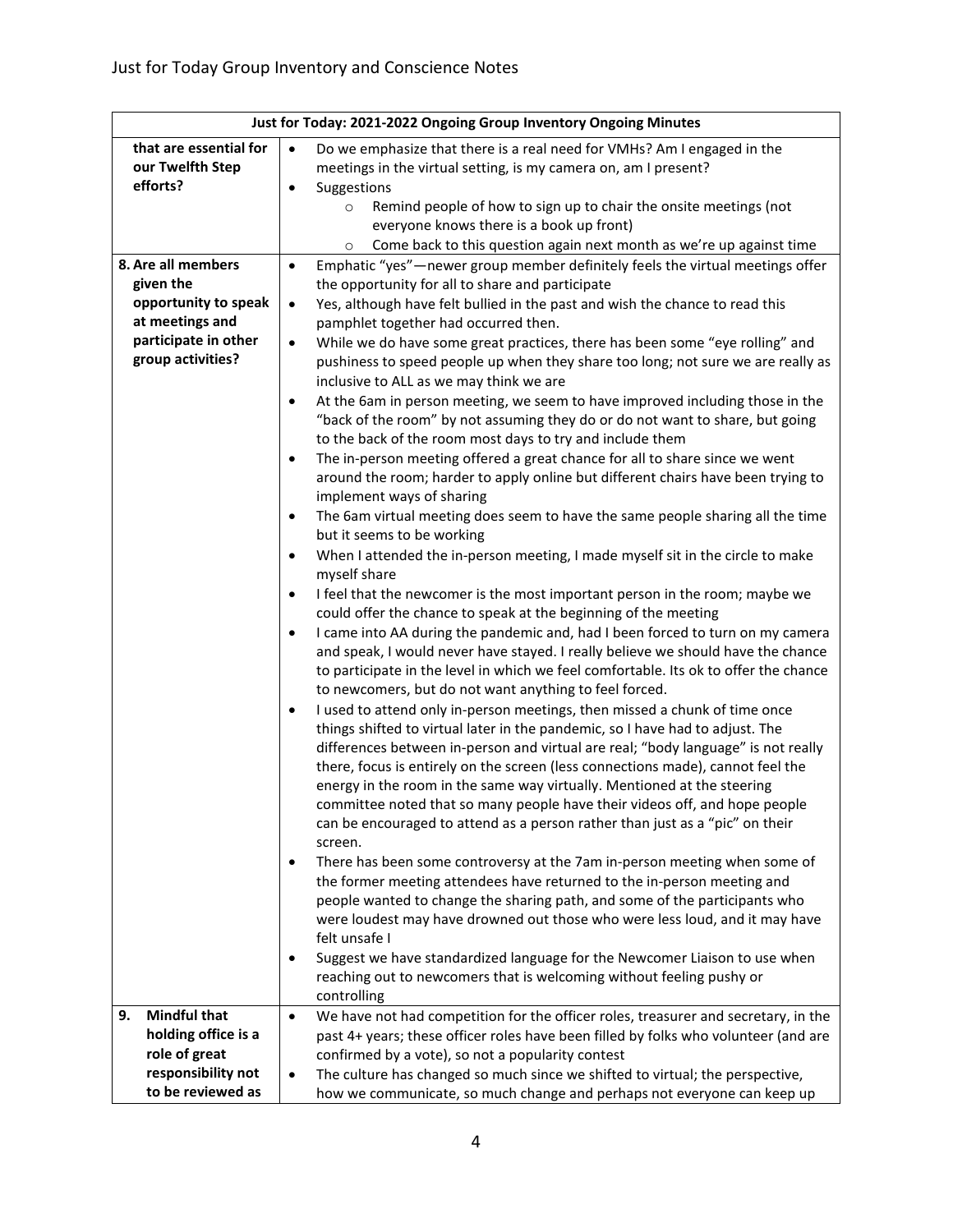| Just for Today: 2021-2022 Ongoing Group Inventory Ongoing Minutes |                                                                                                                                                               |  |
|-------------------------------------------------------------------|---------------------------------------------------------------------------------------------------------------------------------------------------------------|--|
| the outcome of                                                    | with or understand how we function and how all can participate. The role of the                                                                               |  |
| popularity contest,                                               | steering committees has changed so much too.                                                                                                                  |  |
| are we choosing                                                   | We select our officers with process/procedure, which to me means it is done<br>$\bullet$                                                                      |  |
| our officers with                                                 | with "care." We have also been very fortunate in who has volunteered for each                                                                                 |  |
| care?                                                             | officer role.                                                                                                                                                 |  |
|                                                                   | While not suggesting we make any changes, the roles of these officers has really<br>$\bullet$                                                                 |  |
|                                                                   | grown and become incredibly more complex due to the shift from 2 in-person                                                                                    |  |
|                                                                   | groups to 4 very different groups.                                                                                                                            |  |
|                                                                   | Note that we are a group with various meetings, for which there is precedence<br>$\bullet$                                                                    |  |
|                                                                   | although it is indeed complicated. We have really grown over the years in our                                                                                 |  |
|                                                                   | business meetings are more regular, folks are encouraged to participate. I got                                                                                |  |
|                                                                   | into service by being attracted to others doing the job; I also encourage others to                                                                           |  |
|                                                                   | participate in service. Its great we have the job descriptions on our website so                                                                              |  |
|                                                                   | people can see what is required and what they need to be able to do to<br>accomplish the job.                                                                 |  |
|                                                                   | Our group is a very well-oiled machine; we have been very fortunate in our<br>$\bullet$                                                                       |  |
|                                                                   | volunteers. However, could we tolerate a officer to stand for a position without                                                                              |  |
|                                                                   | those skills or abilities? We have really high standards now and it might be hard                                                                             |  |
|                                                                   | to get folks in who have lesser abilities. Could we be encouraging and supportive                                                                             |  |
|                                                                   | to those in these roles with lesser skills and competencies?                                                                                                  |  |
|                                                                   | Have taken jobs in other groups that in no way are similar to this group, but<br>$\bullet$                                                                    |  |
|                                                                   | there are many other jobs at JFT available. We should continue to figure out how                                                                              |  |
|                                                                   | to divest responsibilities to multiple roles so as to reduce the expectations on                                                                              |  |
|                                                                   | one individual.                                                                                                                                               |  |
|                                                                   | This has been a really healing meeting for me, thank you all for participating. I,<br>$\bullet$                                                               |  |
|                                                                   | too, have felt intimidated to take on some of the jobs (including chairing virtual                                                                            |  |
|                                                                   | meetings) but want to try. I have been observing how others are doing it.                                                                                     |  |
|                                                                   | I hope we can continue this specific discussion at our next inventory meeting<br>$\bullet$                                                                    |  |
|                                                                   | since we have indeed worked really hard to divest so many of the officer                                                                                      |  |
|                                                                   | responsibilities, but we need to continue to do so. We want the standards to stay                                                                             |  |
|                                                                   | high for this group, but it should be balanced with the jobs being appropriate<br>amount of time investment and skills/competencies required, so please let's |  |
|                                                                   | continue the discussion.                                                                                                                                      |  |
|                                                                   | Closed with appreciation on the "care" that went into the selection of the Area<br>$\bullet$                                                                  |  |
|                                                                   | 30 Service Seminar chair!                                                                                                                                     |  |
|                                                                   |                                                                                                                                                               |  |
|                                                                   | <b>Discussion/input continuation 22 April 2022:</b>                                                                                                           |  |
|                                                                   | The group has done a great job to create opportunity of service, however, some                                                                                |  |
|                                                                   | of the roles have become enhanced over the past several years, particularly the                                                                               |  |
|                                                                   | Secretary and Treasury positions.                                                                                                                             |  |
|                                                                   | Believe that service positions are being filled by those who have the willingness                                                                             |  |
|                                                                   | and via sponsor's tagging sponsee's. In all of JFT meeting formats, the group                                                                                 |  |
|                                                                   | have many service positions to keep people engaged and feeling a part of the                                                                                  |  |
|                                                                   | group.                                                                                                                                                        |  |
|                                                                   | We are usually looking for people to fill the positions, versus popularity. All our                                                                           |  |
|                                                                   | different formats, onsite and virtual, be mindful we are servicing the whole of all                                                                           |  |
|                                                                   | meetings. When we are choosing people for service, make sure people are                                                                                       |  |
|                                                                   | aware they are serving all 4 groups and the various platforms.                                                                                                |  |
|                                                                   | From experience, it's been helpful for me to ask people directly to get people                                                                                |  |
|                                                                   | involved in service, instead of just leaving it up to someone to volunteer. It is                                                                             |  |
|                                                                   |                                                                                                                                                               |  |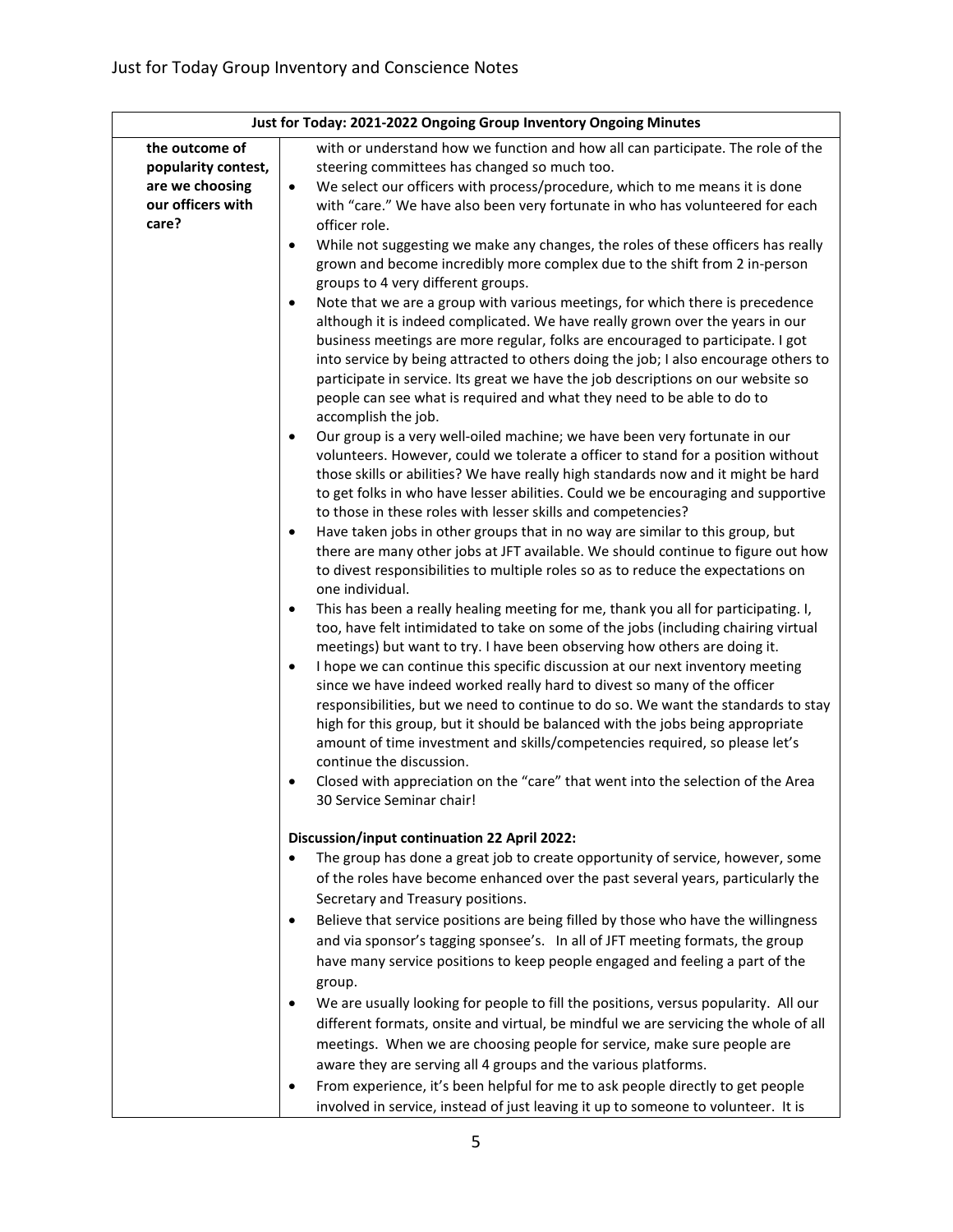| Just for Today: 2021-2022 Ongoing Group Inventory Ongoing Minutes                               |
|-------------------------------------------------------------------------------------------------|
| helpful to know someone who might be a good fit to rotate into a particular                     |
| service position and talk with them directly about that role. This might aid in                 |
| getting a person into a position that fulfills both needs.                                      |
| As we get into more of these challenging roles, we usually sit around and wait for<br>$\bullet$ |
| volunteers. I do a lot of volunteer facilitation, which involves a team of people               |
| who go and find people who might be a good fit. Since the Secretary and                         |
| Treasurer roles contain a great number of responsibilities, including others, they              |
| carry through all of the JFT meetings. The question some of us have - the                       |
| challenge of holding us together as JFT, when we have four different expressions                |
| of our primary purpose, each with their own culture, format, participants, and                  |
| service. I don't have the answer, but we are naming some of the issues we hope                  |
| will be expressed.                                                                              |
| How do we hold every entity together with some attention, except in<br>$\circ$                  |
| matters that make JFT as a whole?                                                               |
| Do we look at having an Asst Secretary, Asst Treasurer, Asst Webmaster,<br>$\circ$              |
| Asst? Currently, the main service positions are taking a minimum of                             |
| 10 hours.                                                                                       |
| A lot of what has happened over the last two years, facilitated primarily<br>$\circ$            |
| and therefore shaped by those in the virtual meetings. Concern at how                           |
| we stay connected in the onsite meeting and does the onsite meeting                             |
| feel disconnected from the online meeting?                                                      |
| Question - Are we representing how things are going for the onsite<br>$\circ$                   |
| meetings?                                                                                       |
| We think we are doing 'great' due to the experience that people have in those<br>$\bullet$      |
| service positions; however, some cannot consider taking on the responsibilities                 |
| of the position due to the vast amount the role entails. Don't know how much                    |
| one can divvy up these service opportunities, but it appears to be an issue to the              |
| group.                                                                                          |
| Observation - the word accessibly, are the group positions accessible to people?<br>$\bullet$   |
| Do I need to have a certain requirement for these positions?                                    |
| With the change of online/onsite, how we get our thoughts together and bring it<br>$\bullet$    |
| center? Trying to do all of this under one person, where we have four service                   |
| committees, can we eliminate some extra time if we restructure, maybe an Asst                   |
| Secretary and Asst Treasure and have these people meet at a separate time.                      |
| There are onsite/online, and some people do not cross paths.                                    |
| The difficulty to have people do service work, limits potential audience and<br>$\bullet$       |
| appears to be daunting and difficult for most. Not sure what we can do with that                |
| - but it is probably limiting accessibility.                                                    |
| Questions regarding time remaining for secretary and treasurer position was<br>$\bullet$        |
| asked. JFT Secretary provided the link to the current Service Positions, indicating             |
| beginning and end of service timelines. The Treasurer position has the added                    |
| responsibility of IRS 501(c)3 Organization and some Trustees are aiding.                        |
| Secretary position ends in Sept 2022, commitment was made to go through the                     |
| Group Inventory before releasing the role. In addition, the current GSR will end                |
| in 2022. From experience, it has been a challenge to fill the GSR position                      |
| because of the lack of knowledge this role entails.                                             |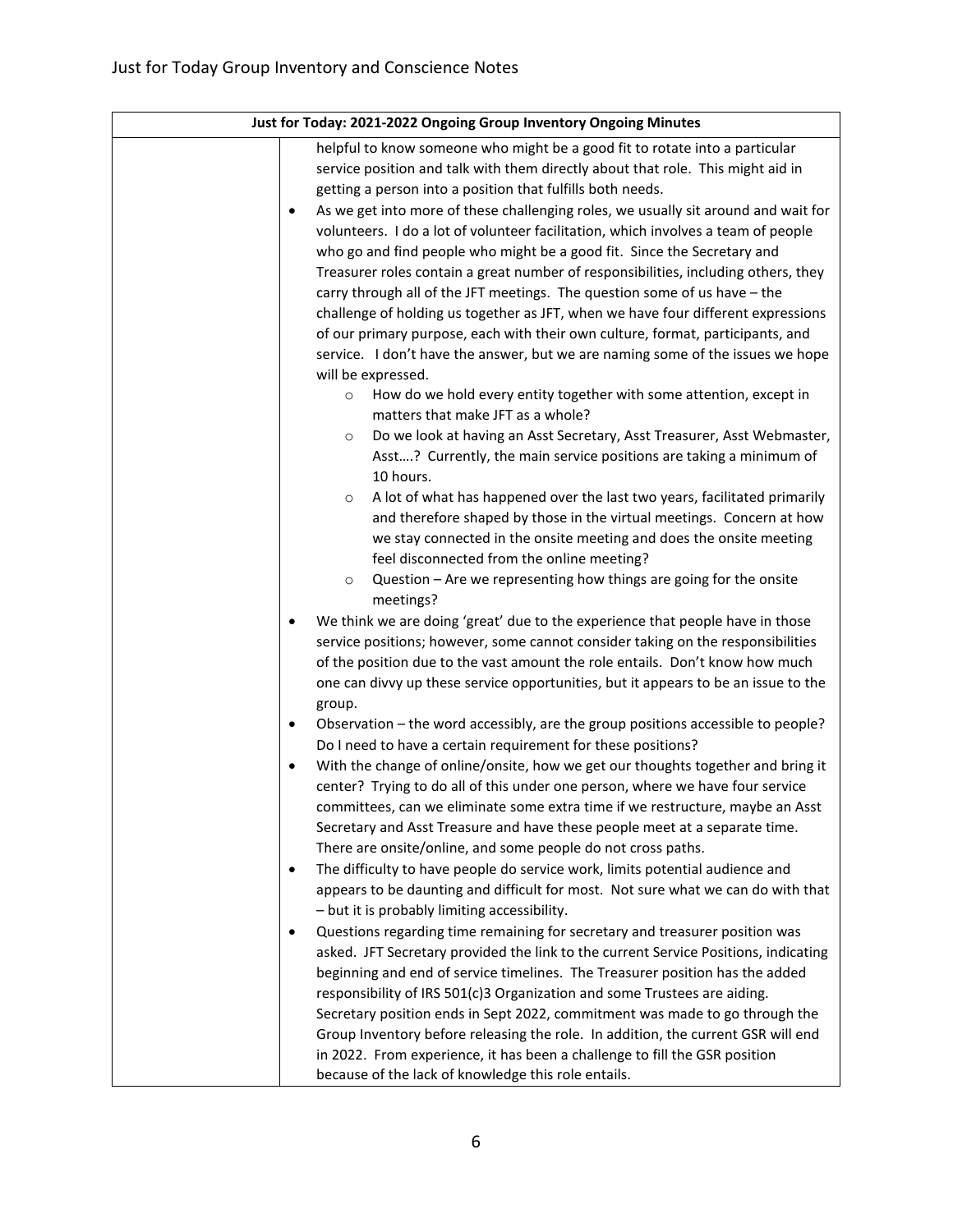| Just for Today: 2021-2022 Ongoing Group Inventory Ongoing Minutes                                      |                                                                                                                                                                                                                                                                                                                                                                                                                                                                                                                                                                                                                                                                                                                                                                                                                                                                                                                                                                                                                                                                                                                                                                                                                                                                                                                                                                                                                                                                                                                                                                                                                                                                                                                                                                                                                                                                                                                                                                                                                                                                                                                                                                                                           |  |
|--------------------------------------------------------------------------------------------------------|-----------------------------------------------------------------------------------------------------------------------------------------------------------------------------------------------------------------------------------------------------------------------------------------------------------------------------------------------------------------------------------------------------------------------------------------------------------------------------------------------------------------------------------------------------------------------------------------------------------------------------------------------------------------------------------------------------------------------------------------------------------------------------------------------------------------------------------------------------------------------------------------------------------------------------------------------------------------------------------------------------------------------------------------------------------------------------------------------------------------------------------------------------------------------------------------------------------------------------------------------------------------------------------------------------------------------------------------------------------------------------------------------------------------------------------------------------------------------------------------------------------------------------------------------------------------------------------------------------------------------------------------------------------------------------------------------------------------------------------------------------------------------------------------------------------------------------------------------------------------------------------------------------------------------------------------------------------------------------------------------------------------------------------------------------------------------------------------------------------------------------------------------------------------------------------------------------------|--|
|                                                                                                        | We are now under one umbrella holding 4 meetings. I believe we will be okay<br>$\bullet$<br>moving forward because we have setup steering committees for each meeting,<br>whereas each meeting will be able to move forward with its own governance by<br>group conscience - it will be more an issue of communicating between meetings.<br>We are in a good shape and kudos for the epic and amazing work done.<br>To be clear - we have one identity which is JFT A.A. We have one bank account,<br>$\bullet$<br>one GSR, one Secretary and one Treasurer. It's that ONE place that holds it all<br>together.<br>Can we sustain four meetings under one roof? Newcomers come into the<br>$\bullet$<br>meeting there is no way to verbally express we are one under four, that we are<br>one group that we belong to. People wanting to belong to a meeting and make<br>suggestions and then being told that they don't understand how we are<br>structured. It feels like, from a service selection and accessible aspect, it may<br>behoove us to look at the fundamental structure and maybe restructure<br>entirely?<br>Hesitant of taking Service Position for this group because of the four expressions.<br>$\bullet$<br>Questioning what happens if the group drops virtual meeting? In addition,<br>limited connection to other members of the various meetings. Willing to step in<br>but the question is - can I fulfill the position?<br>Are virtual meetings a forever proposition that we will always have these four<br>$\bullet$<br>potential meetings?<br>I have addressed this with some other people that worry about the same thing,<br>$\bullet$<br>as Bill Wilson stated, A.A. will exist as long as God needs us here. For me, the<br>virtual world will continue to exist because those who have physical limitations<br>and those who have lost licenses will not come to onsite meetings. As long as<br>there is interest and as long as people sign up for virtual host/chair of the<br>meeting we are in.<br>Seems like we are heading down the path of accessibility what do you think of<br>$\bullet$<br>moving on to question 10, if we need to back track just chime in. |  |
| 10. Are we doing all<br>we can to<br>provide a safe,<br>attractive and<br>accessible<br>meeting place? | Chair provided link to Safety and AA - https://www.aa.org/safety-and-aa-our-<br>$\bullet$<br>common-welfare<br>The idea of a Safety Liaison was brought up a while ago and I experienced<br>$\bullet$<br>incidents of bullying at the in-person. I am not aware if this is still an issue for<br>others. Everyone has different perspectives, ideas on abuse - Angry with<br>someone, body language, words etc. If there is a safety liaison that someone can<br>go to - reason it out and get a different perspective. There is something in the<br>A.A. Service Manual about approaching people to change their behavior,<br>something I don't hear a lot about. We can approach people to ask them to<br>change their behavior.<br>Chair provided link to AA Service Manual - https://www.aa.org/aa-service-<br>$\bullet$<br>manualtwelve-concepts-world-services<br>As stated previously, we had a detail conversation related to safety - everyone's<br>$\bullet$<br>perspective of safety is different. The issue we found, if someone is at risk of<br>drinking, they need to feel comfortable. If someone feels unsafe/threatened,<br>what do we do? Can't hand them a pamphlet/card and say read this. Do we                                                                                                                                                                                                                                                                                                                                                                                                                                                                                                                                                                                                                                                                                                                                                                                                                                                                                                                                                                                     |  |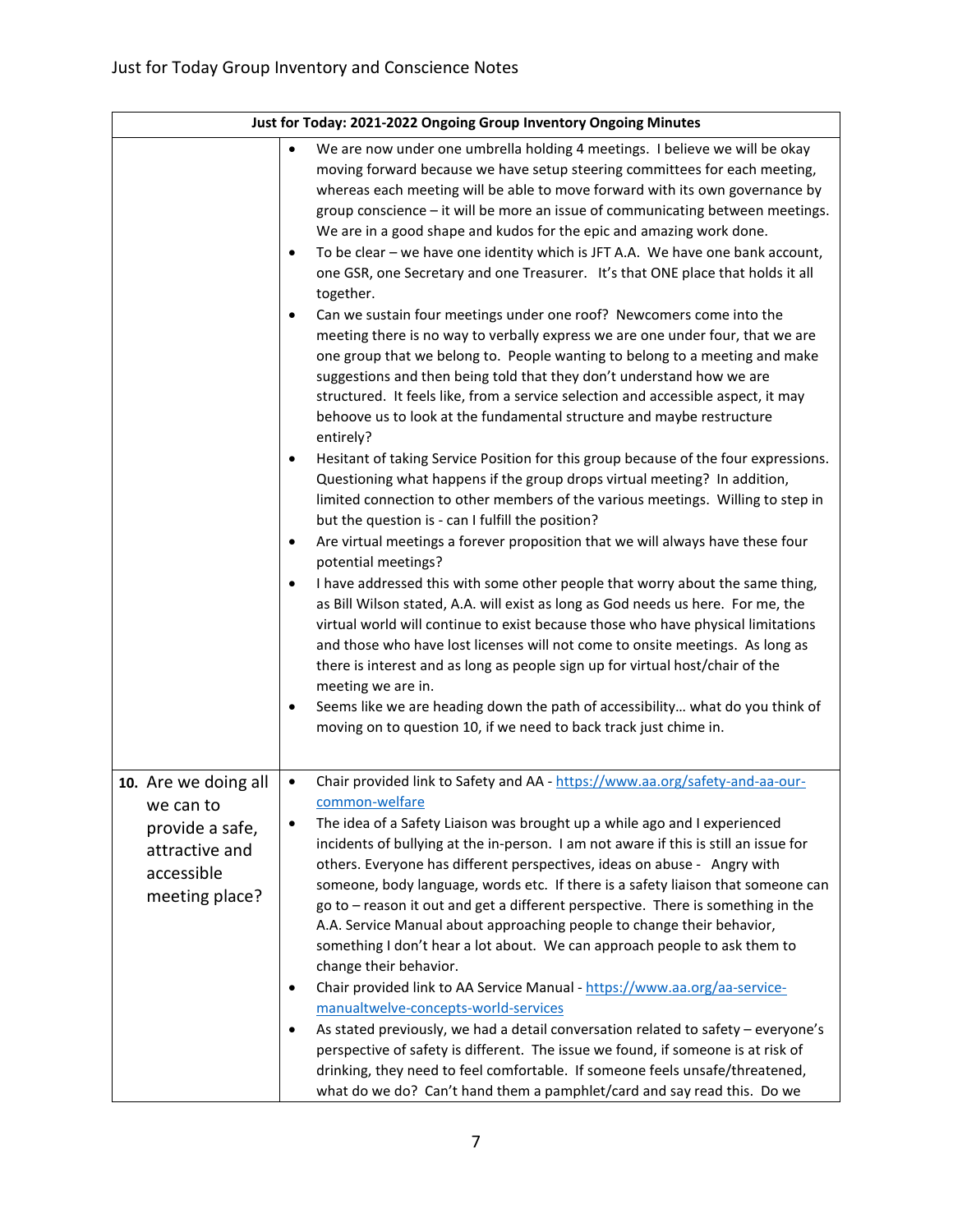| Just for Today: 2021-2022 Ongoing Group Inventory Ongoing Minutes |                                                                                                                                                                      |  |
|-------------------------------------------------------------------|----------------------------------------------------------------------------------------------------------------------------------------------------------------------|--|
|                                                                   | have a group of people we can tag for safety? We cannot say you can't come                                                                                           |  |
|                                                                   | in at least in person, so what do we do? It should be addressed right then and                                                                                       |  |
|                                                                   | there and if we can do something in that nature that is what we would like to                                                                                        |  |
|                                                                   | work on.                                                                                                                                                             |  |
|                                                                   | Accessibility is dependent on a number of things in the virtual world. People can<br>$\bullet$                                                                       |  |
|                                                                   | find it and more attractive to newcomers. Physical and other safety is good on                                                                                       |  |
|                                                                   | Zoom. Impressed by our website, a portal to our meetings - gets a high score.                                                                                        |  |
|                                                                   | On the flip side, is the information and home page daunting to some visitors?                                                                                        |  |
|                                                                   | Has the website become more then what it might need to be for those new to it                                                                                        |  |
|                                                                   | and daunting by scope and range?                                                                                                                                     |  |
|                                                                   | Doing service as Host, all of the material from meeting format and screen shares<br>$\bullet$                                                                        |  |
|                                                                   | to the welcoming of newcomers and all other important tools are very                                                                                                 |  |
|                                                                   | accessible. Thanks to all involved in bringing this together.                                                                                                        |  |
|                                                                   | Concern regarding how people show up at the virtual meetings with their video<br>$\bullet$                                                                           |  |
|                                                                   | off. Everyone has their reasons for not having their video on during the meeting,                                                                                    |  |
|                                                                   | but how does that appear to a newcomer seems mysterious and why can't they                                                                                           |  |
|                                                                   | be with us? Seeing faces is a big part of the fellowship for me and maybe have                                                                                       |  |
|                                                                   | video on revisited?                                                                                                                                                  |  |
|                                                                   | Accessibility related to onsite meeting, which is another reason for retaining<br>$\bullet$                                                                          |  |
|                                                                   | virtual meetings. Most A.A. meetings aren't physically accessible because they                                                                                       |  |
|                                                                   | are in church basements. Even if there is a ramp/lift available, at some of the                                                                                      |  |
|                                                                   | older meeting places if you are in a wheelchair, you cannot get into restroom.                                                                                       |  |
|                                                                   | JFT is not able to provide access to those with wheelchairs, but it's possible due                                                                                   |  |
|                                                                   | to the virtual meetings.                                                                                                                                             |  |
|                                                                   | Concerned with videos off and not a name associated. Previously the group had<br>$\bullet$                                                                           |  |
|                                                                   | people identify themselves if they didn't have their name, which was helpful. It                                                                                     |  |
|                                                                   | would be better seeing a picture of the person, rather than just initials. The                                                                                       |  |
|                                                                   | 07:00 virtual meeting has chat ability with the host/co-host so if there's a safety                                                                                  |  |
|                                                                   | concern one can send a message. themselves during the meeting (co-host/host                                                                                          |  |
|                                                                   | chat)                                                                                                                                                                |  |
|                                                                   | Sometimes on the 07:00 virtual meeting, there are 40 people but only 15 videos<br>$\bullet$                                                                          |  |
|                                                                   | being displayed. Seems like more of a meeting when people can be seen.                                                                                               |  |
|                                                                   | Although I do understand that while someone is driving, running, getting ready<br>for work, etc. that is distracting. Not sure what the solution is, maybe encourage |  |
|                                                                   | people to put their cameras on?                                                                                                                                      |  |
|                                                                   | There's a lot for us to learn. I didn't like people not showing their faces, even a<br>$\bullet$                                                                     |  |
|                                                                   | picture is okay. Realized in every meeting there are 'eyes', there are 'ears' and                                                                                    |  |
|                                                                   | there are 'mouths'. I like to show up and show my face and that's how I get to                                                                                       |  |
|                                                                   | know people. Some people are just listeners, they are the ears of the program.                                                                                       |  |
|                                                                   |                                                                                                                                                                      |  |
|                                                                   | Some people expressed concern about safety related to anonymity. Knowing<br>$\bullet$                                                                                |  |
|                                                                   | what they are saying in the Virtual AA meeting is truly anonymous (utilizing                                                                                         |  |
|                                                                   | earbuds/headphones); not seeing family member/others in the background.                                                                                              |  |
| 11. Does our group                                                | $\bullet$                                                                                                                                                            |  |
| do its fair share                                                 |                                                                                                                                                                      |  |
| toward parti                                                      |                                                                                                                                                                      |  |